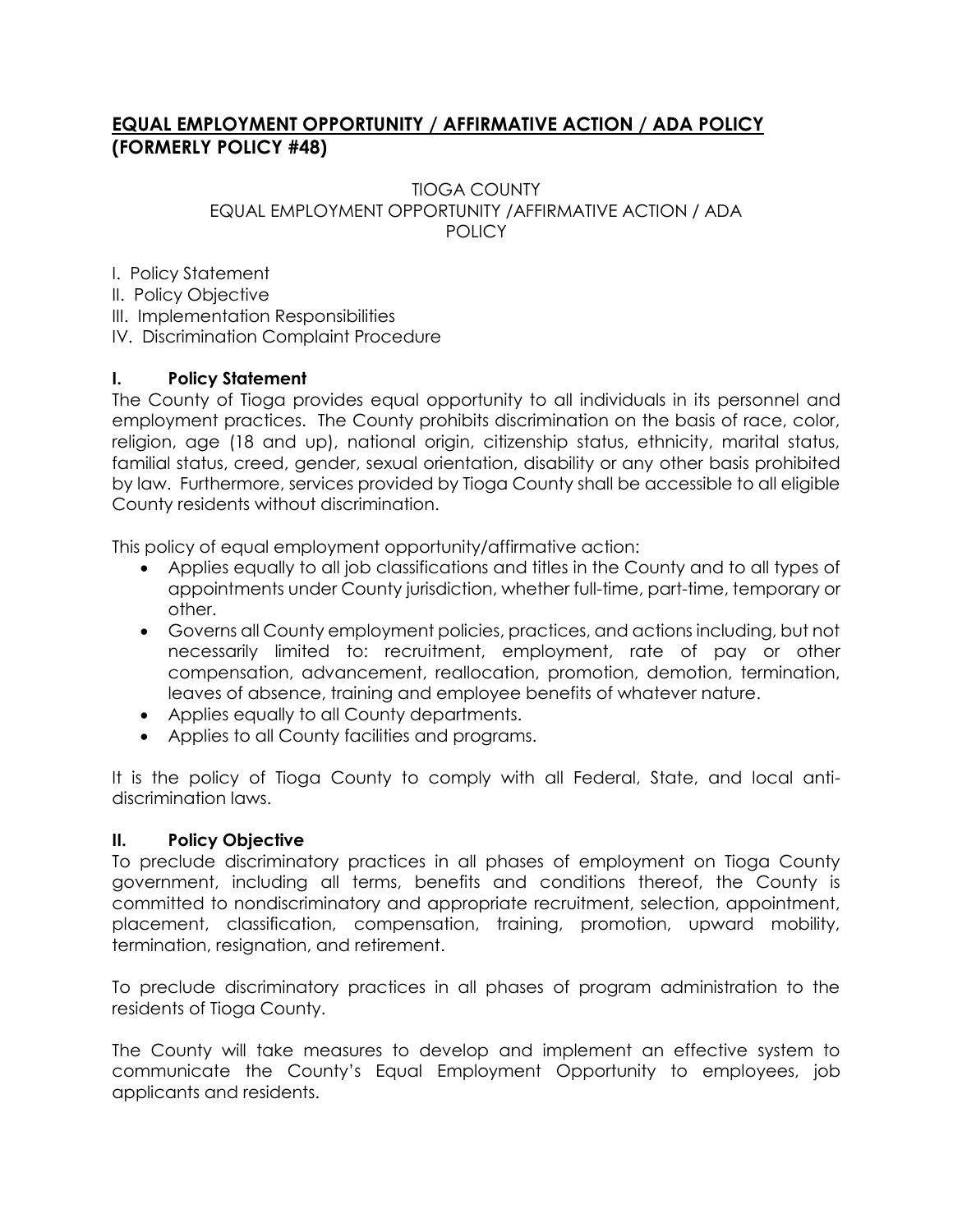To provide a procedure for addressing and resolving complaints of discriminatory conduct and harassment.

### **III. Implementation Responsibilities**

- **A. Personnel Officer:** The Personnel Officer shall have the ultimate authority and responsibility for ensuring that the objectives of the County EEO/Affirmative Action policy are met with regard to employment practices, and for enforcing Federal and State equal employment opportunity and anti-discrimination laws within County government. Specific responsibilities include, but are not limited to:
	- Effectuating corrective action, to the extent permissible under Federal, State, and County laws, collective bargaining agreements, and as otherwise deemed necessary to implement the objectives of this policy and the factfinding determinations resulting from any investigation;
	- Reviewing and approving all goals and objectives of the EEO/Affirmative Action Policy.
- **B. Personnel Officer:** The Personnel Officer shall serve as the Equal Employment Opportunity/Affirmative Action Officer. Specific responsibilities include, but are not limited to:
	- Providing administrative oversight for development and implementation of the EEO/Affirmative Action Policy;
	- Monitoring personnel procedures and policies that relate to recruitment, classification, compensation, training, resignation, retirement, and other terms, conditions and benefits of employment;
	- Ensuring distribution of the EEO/Affirmative Action Policy to all new hires through the New Employee Orientation process;
	- Consulting with the County Attorney, as needed, on the overall policy, plan and program administration.
- **C. Commissioners/Department Heads/Appointing Authorities ("Department Heads"):** Department Heads are generally responsible for ensuring that the County's EEO/Affirmative Action policy is fully implemented within their departments. Specific responsibilities include, but are not limited to:
	- Disseminating the EEO/Affirmative Action Policy to their employees on an ongoing basis;
	- Ensuring the implementation of any actions as determined or requested by either the County Manager, with regard to attaining the goals of the EEO/Affirmative Action policy within their department, including corrective actions.
- **D. County Attorney:** The County Attorney shall be the recipient of all complaints filed under this policy and shall arrange for necessary investigations, in consultation with the County Chair.
- **E. County Safety Officer:** The County Safety Officer is responsible for investigation of all issues of accessibility to County buildings and shall forward recommendations on issues/problems requiring legislative action through the Personnel Officer to the Personnel/ADA Committee.